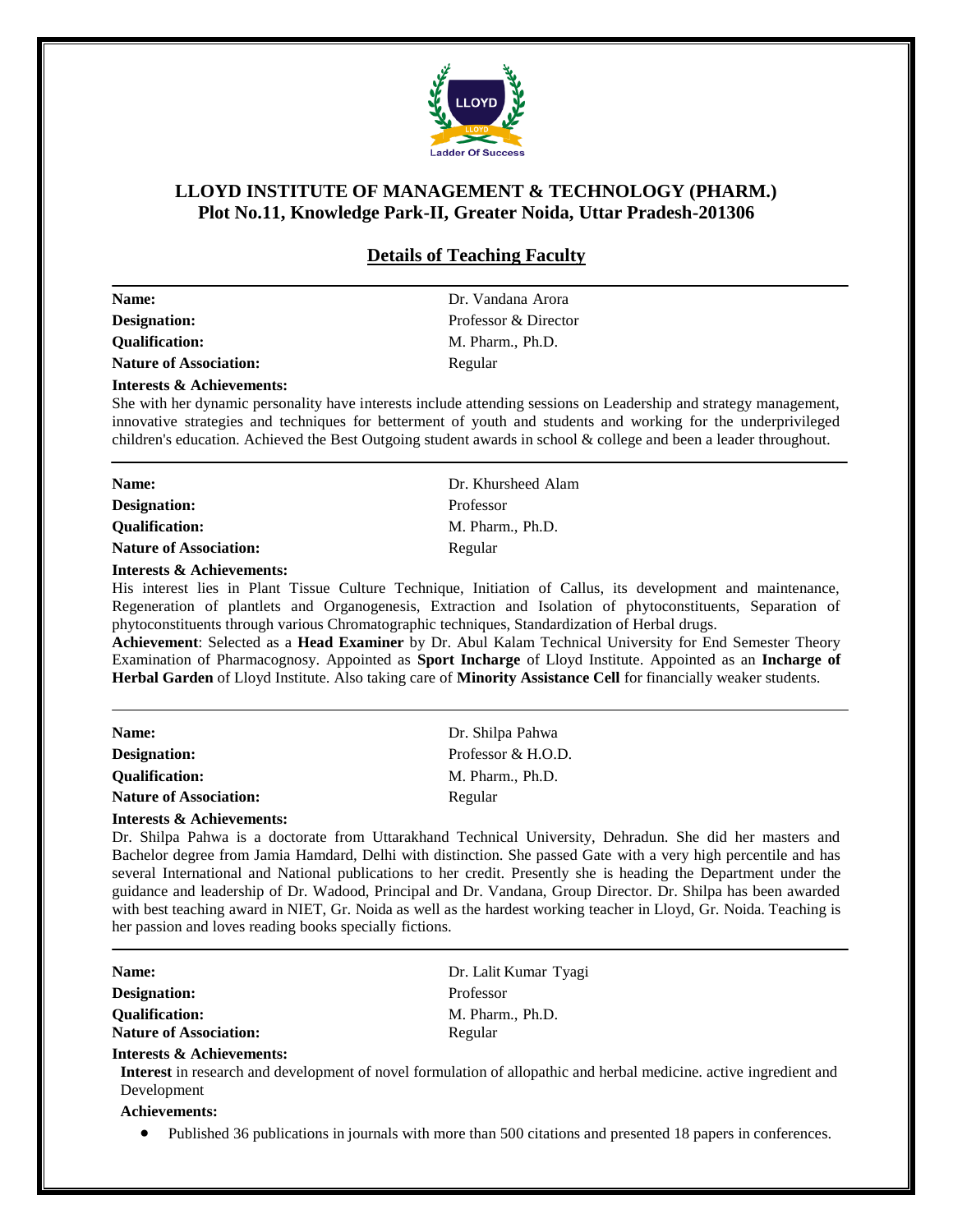- Serving as a **Reviewer & Editorial Board Member** of various journals such as: American Journal of Pharmacological Sciences, World Applied Sciences Journal (WASJ) and International J. of Pharmaceutical Sciences and Drug Research.
- Received Best Poster Award in 1st APP Annual National Convention on 7th April, 2012

| Name:                                                              | Dr. Deepika Saini          |  |  |
|--------------------------------------------------------------------|----------------------------|--|--|
| Designation:                                                       | <b>Associate Professor</b> |  |  |
| <b>Oualification:</b><br>M. Pharm., Ph.D.                          |                            |  |  |
| <b>Nature of Association:</b>                                      | Regular                    |  |  |
| <b>Interests &amp; Achievements:</b>                               |                            |  |  |
| Interested in Molecular modeling and CADD. Was awarded SRF for PHD |                            |  |  |
| Name:                                                              | Dr. Kumud Madan            |  |  |
| Designation:                                                       | Associate professor        |  |  |
| <b>Oualification:</b>                                              | M. Pharm., Ph.D.           |  |  |

**Nature of Association:** Regular **Interests & Achievements:**

A dynamic personality with 13 years of teaching experience with reputed institutes. She specializes in **Pharmaceutics**. Got 10 publications and patent filed to her name. Awarded "**Certificate of Appreciation**" for research story writing in **AWSAR-2018** in Feb'2019. Chosen as "**Celebrity of the week**" by Dainik Jagaran Newspaper in April 2006. Achievement in various arenas including scientific poster presentation and other curricular activities. An active member of stage committee.

| <b>Name:</b>                  | Dr. Alok Bhardwai          |
|-------------------------------|----------------------------|
| <b>Designation:</b>           | <b>Associate Professor</b> |
| <b>Oualification:</b>         | M. PharmPh.D.              |
| <b>Nature of Association:</b> | Regular                    |

### **Interests & Achievements:**

Field of interest is to develop and apply innovative teaching approaches and materials to enable learning of the enthuse students to encourage continuous learning and provides exposure to new ideas for unflinching growth. My professional achievements with over 9.0 years of teaching experience were, awarded winner of Performance Award for giving 100% subject result for the Institute and for In–House Training / Induction Program: received awards, won competitions, participated in various events.

| Name:                         | Dr. Shilpi Chauhan         |
|-------------------------------|----------------------------|
| <b>Designation:</b>           | <b>Assistant Professor</b> |
| <b>Oualification:</b>         | M. Pharm., Ph.D.           |
| <b>Nature of Association:</b> | Regular                    |
| Interests & Achievements:     |                            |

Her specialization is in **Pharmaceutical chemistry**. Completed her Ph.D. from Guru Jambheshwar University of Science and Technology, Hisar. Recently, she takes chemistry classes of B. pharmacy students. She guides M. Pharmacy (QA) students in their project work. She has written five research papers published in renowned journal. She has immense interest in developing QSAR models and molecular modeling.

| Name:                         | Dr. Anupama Thapliyal |
|-------------------------------|-----------------------|
| <b>Designation:</b>           | Associate Professor   |
| <b>Oualification:</b>         | M. Pharm.             |
| <b>Nature of Association:</b> | Regular               |

Her specialization is in Pharmaceutical sciences, completed her Ph.D from Amity Noida. Recently she takes diploma, bachelors as well as masters lectures. She publications include 3 research papers and 1 review article national and international. Her interest lies in research and development for anti-cancer formulations and its drug designing especially for breast cancer.

| Name:                         | Ms. Chitra Gupta    |
|-------------------------------|---------------------|
| <b>Designation:</b>           | Associate Professor |
| <b>Oualification:</b>         | M. Pharm.           |
| <b>Nature of Association:</b> | Regular             |
|                               |                     |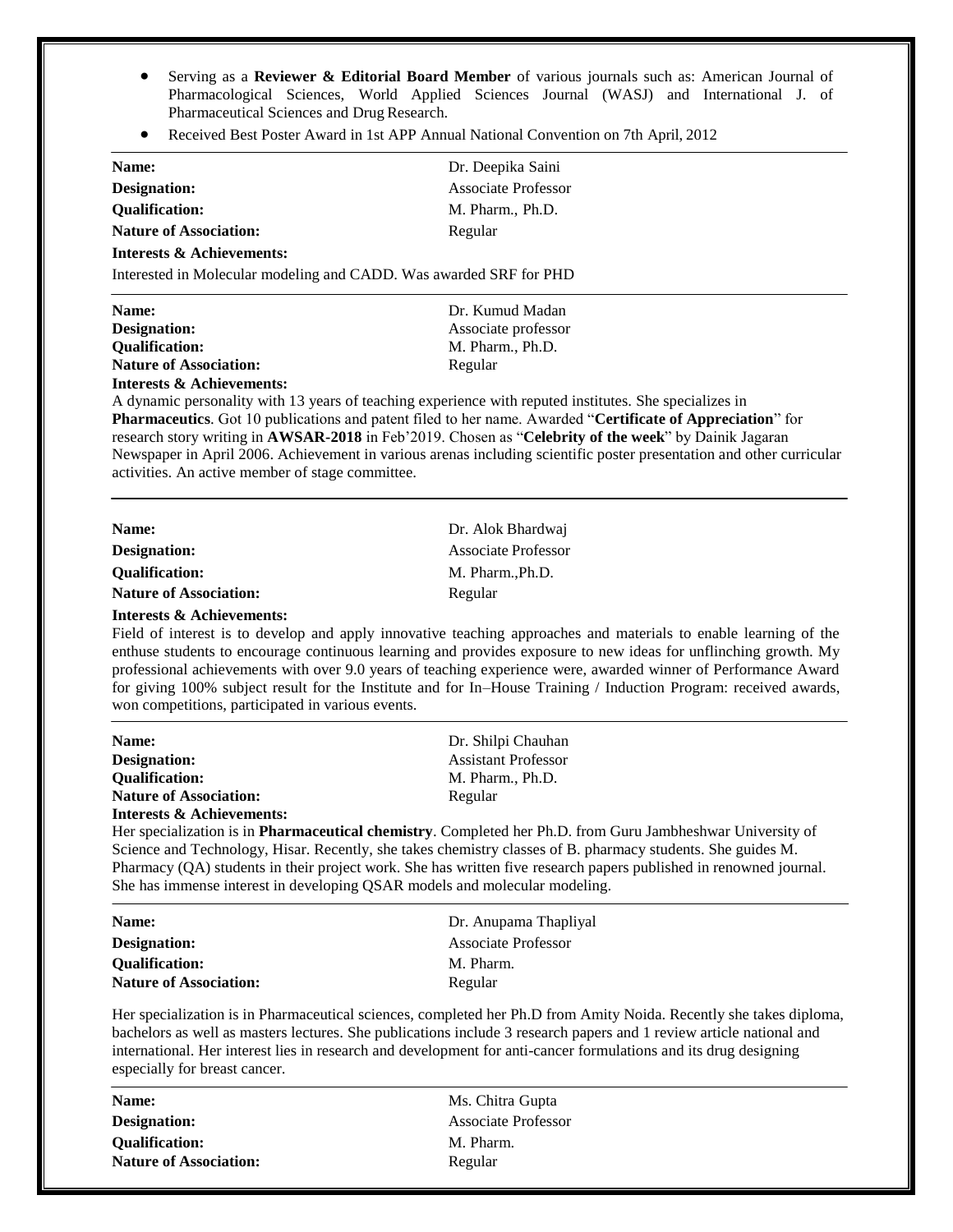### **Interests & Achievements:**

A passionate teacher with keen interest in teaching learning process and a zeal to make teaching interesting and informative. Key areas of interest Polymeric drug delivery .Self disciplined and punctual. Good academic record throughout education with several awards to credit. Bestowed with teacher of the year award by Ram-eesh Institute in the year 2008-2009 based on students feedback and university results. Awarded twice for achieving best results in the subject taught in university exams in the year 2011-12 and 2013-14.

## **Name:** Ms. Sarika Mahtta **Designation:** Associate Professor **Qualification:** M. Pharm. **Nature of Association:** Regular **Interests & Achievements:**

She has a vivid experience of teaching for 18 years. She carries a dynamic profile of being a Lead Auditor for ISO 9001:2015, Knowledge of GCP Guidelines, Documentations and Clinical Trial Guidelines. She has good command in Pharmacovigilance from IGMPI. She has various Projects and training under her name. Her best interest lies in academics, research projects and training under the specialization **Pharmaceutical Chemistry**.

| Name:                         | Ms. Astha Sharma    |
|-------------------------------|---------------------|
| Designation:                  | Associate Professor |
| <b>Oualification:</b>         | M. Pharm.           |
| <b>Nature of Association:</b> | Regular             |
| Interests & Achievements:     |                     |

Teaching, formulation development. Also interested in music. Achieved consistently high pass percentage in the Exams for my students.

| <b>Name:</b>                  | Ms. Preeti Mann     |
|-------------------------------|---------------------|
| Designation:                  | Associate Professor |
| <b>Oualification:</b>         | M. Pharm.           |
| <b>Nature of Association:</b> | Regular             |

### **Interests & Achievements:**

I am interested in research on plant based drugs and their phytochemical and pharmacological investigations. Successfully as the Exam Controller for past many sessions.

| Name:                         | Mr. Koushal Dhamija        |
|-------------------------------|----------------------------|
| <b>Designation:</b>           | <b>Associate Professor</b> |
| <b>Oualification:</b>         | M. Pharm.                  |
| <b>Nature of Association:</b> | Regular                    |

# **Interests & Achievements:**

**Interest** in addopting innovative teaching methodology for better understanding, research in development of novel drug carrier for targeted drug delivery system. My professional **achievements** with over 8.0 years of teaching experience are center co ordinator for digital evaluation system, Exam administrator [Banasthali Vidyapith, Jaipur](https://www.shiksha.com/university/banasthali-vidyapith-jaipur-3155)  [and IEC University Baddi.](https://www.shiksha.com/university/banasthali-vidyapith-jaipur-3155)

| <b>Name:</b>                  | Ms. Shivani Singh   |
|-------------------------------|---------------------|
| Designation:                  | Associate Professor |
| <b>Oualification:</b>         | M. Pharm.           |
| <b>Nature of Association:</b> | Regular             |

### **Interests & Achievements:**

Total teaching experience of 9 years. GPAT qualified and achieved Gold Medal in Masters of Pharmacy Pharmaceutics (AKTU) Batch 2008-10. Area of research interest is Pharmaceutics with major emphasis on the development of Novel Drug Delivery Systems. Academic course taught are various majorly including Cosmetic Technology, General Pharmacy, Physical Pharmacy and Biopharmaceutics.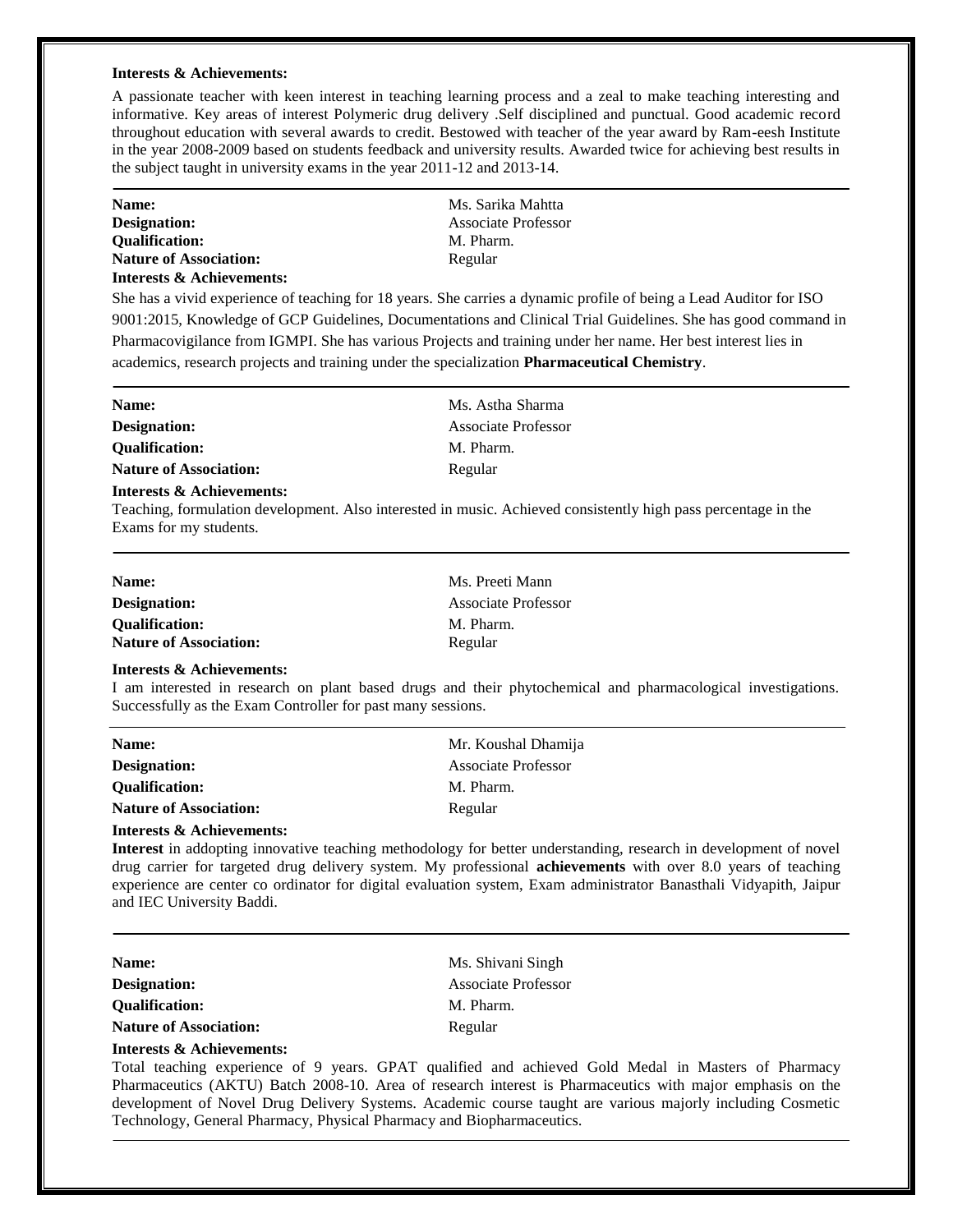| Name:                         |
|-------------------------------|
| Designation:                  |
| <b>Oualification:</b>         |
| <b>Nature of Association:</b> |
| Interests & Achievements:     |

Mr. Ravikant **Assistant Professor Qualification:** M. Pharm. **Regular** 

He completed his masters in Quality assurance. He received UGC NET fellowship for his recent research work. He also published various research articles in national and international journals. He currently takes Diploma, Bachelors as well as Maters classes. He is skilled in handling various types of instruments like UV-VIS Spectrometer, HPLC, HPLC-GC.

| Name:                                           | Ms. Sonali Jayronia        |
|-------------------------------------------------|----------------------------|
| Designation:                                    | <b>Assistant Professor</b> |
| <b>Qualification:</b>                           | M. Pharm.                  |
| <b>Nature of Association:</b>                   | Regular                    |
| <b>Interests &amp; Achievements:</b>            |                            |
| Interested in doing PhD from a good University. |                            |
| Name:                                           | Ms. Savita Bhati           |
| Designation:                                    | <b>Assistant Professor</b> |
| <b>Qualification:</b>                           | M. Pharm.                  |
| <b>Nature of Association:</b>                   | Regular                    |

### **Interests & Achievements:**

Total teaching experience of 8 years. GPAT qualified and achieved Gold Medal in Masters of Pharmacy Pharmaceutics (AKTU) Batch 2011-13. Area of research interest is Pharmaceutics with major emphasis on the development of Novel Drug Delivery Systems. Academic course taught are various majorly including Cosmetic Technology, General Pharmacy, Physical Pharmacy and Biopharmaceutics.

| Name:                         | Ms. Ritu Sharma            |
|-------------------------------|----------------------------|
| Designation:                  | <b>Assistant Professor</b> |
| <b>Oualification:</b>         | M. Pharm.                  |
| <b>Nature of Association:</b> | Regular                    |

#### **Interests & Achievements:**

I want to teach my students the latest in Pharmacology. Interested in finding out the latest developments and include them I Class room as Beyond the Syllabus content.

| Name:                                | Mr. Arun Kumar Anand                                                                                |  |
|--------------------------------------|-----------------------------------------------------------------------------------------------------|--|
| Designation:                         | <b>Assistant Professor</b>                                                                          |  |
| <b>Oualification:</b>                | M. Pharm.                                                                                           |  |
| <b>Nature of Association:</b>        | Regular                                                                                             |  |
| Interests & Achievements:            | Want to develop better processes for pharmaceutical Quality Assurance and pass them on to students. |  |
| Name:                                | Mr. Vivek Dhiyani                                                                                   |  |
| Designation:                         | <b>Assistant Professor</b>                                                                          |  |
| <b>Oualification:</b>                | M. Pharm.                                                                                           |  |
| <b>Nature of Association:</b>        | Regular                                                                                             |  |
| <b>Interests &amp; Achievements:</b> |                                                                                                     |  |

**Interest:** Outdoor sports, hiking and music. Training and counseling students to make better carrier choices. Teaching theory subjects with industrial approach.

### **Achievements:**

- Achieved award for operational excellence initiative from Piramal Healthcare Pvt. Ltd.
- Achieved Abbott value award.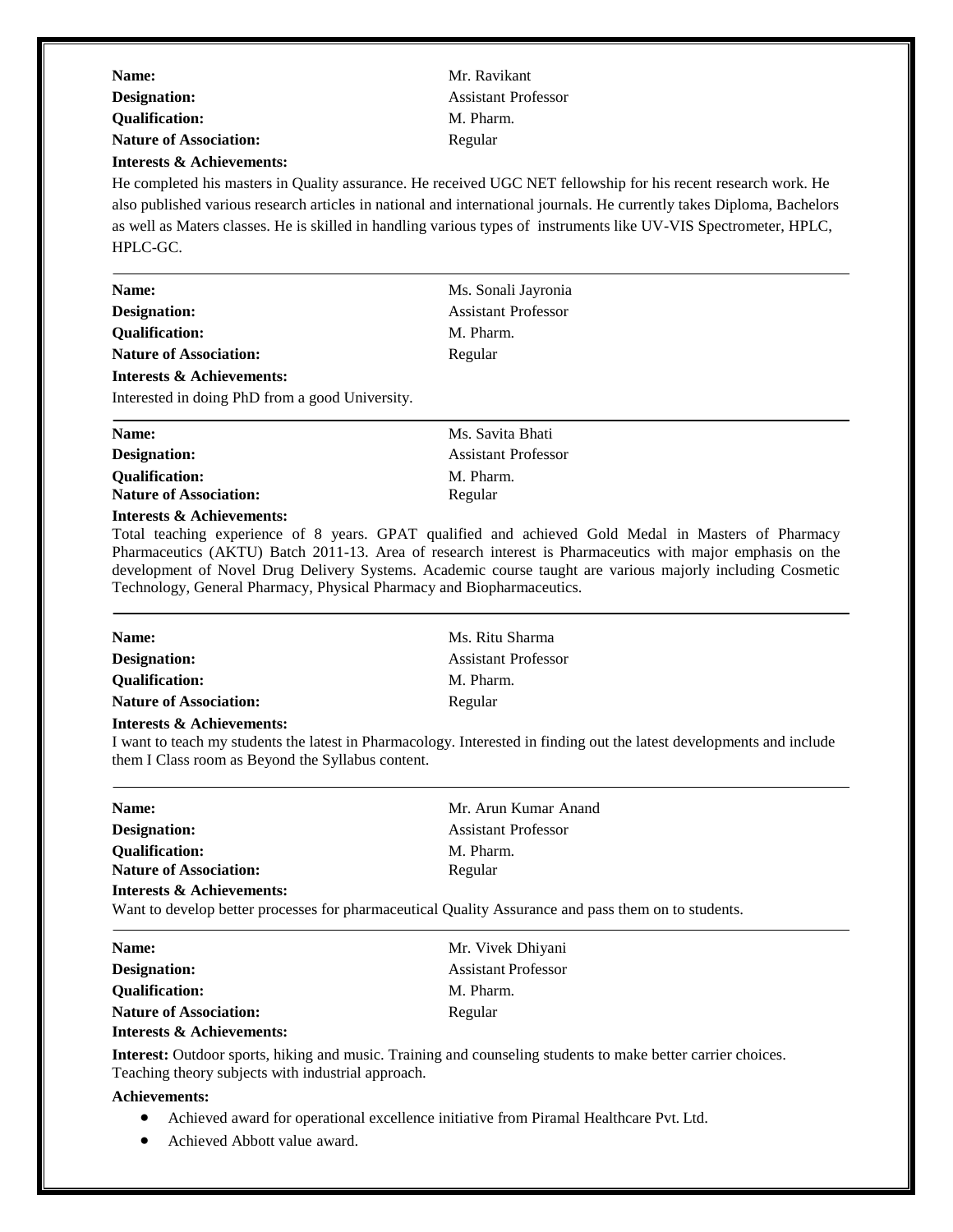- Certification training programs on current good manufacturing practices:  $21<sup>st</sup>$  century regulatory expectations.
- Certification in the training program 'WOW@WORK' by confluence training & development.

Improved student participation & placement in current job.

| Name:                                                                                                    | Ms. Nisha Gupta                                                                                                                                                                                                   |
|----------------------------------------------------------------------------------------------------------|-------------------------------------------------------------------------------------------------------------------------------------------------------------------------------------------------------------------|
| <b>Designation:</b>                                                                                      | <b>Assistant Professor</b>                                                                                                                                                                                        |
| <b>Qualification:</b>                                                                                    | M. Pharm.                                                                                                                                                                                                         |
| <b>Nature of Association:</b>                                                                            | Regular                                                                                                                                                                                                           |
| <b>Interests &amp; Achievements:</b><br><b>Achievements:</b><br>GPAT qualified<br>$\bullet$<br>$\bullet$ | Interest: Herbal drug development, neuroproteomics, intellectual property rights, reading, travelling.<br>Won first prize for oral presentation in International conference held in CT institute, Jalandhar (Pb.) |
| Name:                                                                                                    | Ms. Shweta Singh                                                                                                                                                                                                  |
| <b>Designation:</b>                                                                                      | <b>Assistant Professor</b>                                                                                                                                                                                        |
| <b>Qualification:</b>                                                                                    | M. Pharm.                                                                                                                                                                                                         |
| <b>Nature of Association:</b>                                                                            | Regular                                                                                                                                                                                                           |
| <b>Interests &amp; Achievements:</b>                                                                     |                                                                                                                                                                                                                   |
| I wish to excel in academics and reach a leadership position in future.                                  |                                                                                                                                                                                                                   |
| Name:                                                                                                    | Ms. Sakshi Gupta                                                                                                                                                                                                  |
| <b>Designation:</b>                                                                                      | <b>Assistant Professor</b>                                                                                                                                                                                        |
| <b>Qualification:</b>                                                                                    | M. Pharm.                                                                                                                                                                                                         |
| <b>Nature of Association:</b>                                                                            | Regular                                                                                                                                                                                                           |
| <b>Interests &amp; Achievements:</b><br>the third year of my B. Pharm.                                   | Apart from teaching and learning CADD, am also interested in travelling and exploring new places. I was a topper in                                                                                               |
| Name:                                                                                                    | Mr. Siddharth Malik                                                                                                                                                                                               |
| <b>Designation:</b>                                                                                      | <b>Assistant Professor</b>                                                                                                                                                                                        |
| <b>Qualification:</b>                                                                                    | M. Pharm.                                                                                                                                                                                                         |
| <b>Nature of Association:</b>                                                                            | Regular                                                                                                                                                                                                           |
| <b>Interests &amp; Achievements:</b>                                                                     | Interested in teaching my students with a fresh outlook on the theory subjects. Try to keep my Lectures interactive.                                                                                              |
| Name:                                                                                                    | Ms. Akanksha Samuel                                                                                                                                                                                               |
| <b>Designation:</b>                                                                                      | <b>Assistant Professor</b>                                                                                                                                                                                        |
| <b>Qualification:</b>                                                                                    | M. Pharm.                                                                                                                                                                                                         |
| <b>Nature of Association:</b>                                                                            | Regular                                                                                                                                                                                                           |
| <b>Interests &amp; Achievements:</b><br>Travelling.<br>Achievements-                                     | <b>Interests-</b> Research & Development, Clinical & Pre-clinical toxicology, Pharmacovigilance, Poetry, Reading &                                                                                                |
| $\bullet$                                                                                                | Research paper - "Reverse aging by Punica granatum L. Peel Extract on Rat Model" - IJTSRD (2018)                                                                                                                  |
|                                                                                                          | Research paper - "Extraction, Stability & Storage of Punica granatum L. Peel Extract" - IJTSRD (2018)<br>1 <sup>st</sup> position in poster presentation in SBSPGI, Pharmacy Week (2016)                          |
| Name:                                                                                                    | Mr. Sartaj Akhtar Ansari                                                                                                                                                                                          |

| Name:                         | Mr. Sartaj Akhtar Ansari   |
|-------------------------------|----------------------------|
| Designation:                  | <b>Assistant Professor</b> |
| <b>Oualification:</b>         | M. Pharm.                  |
| <b>Nature of Association:</b> | Regular                    |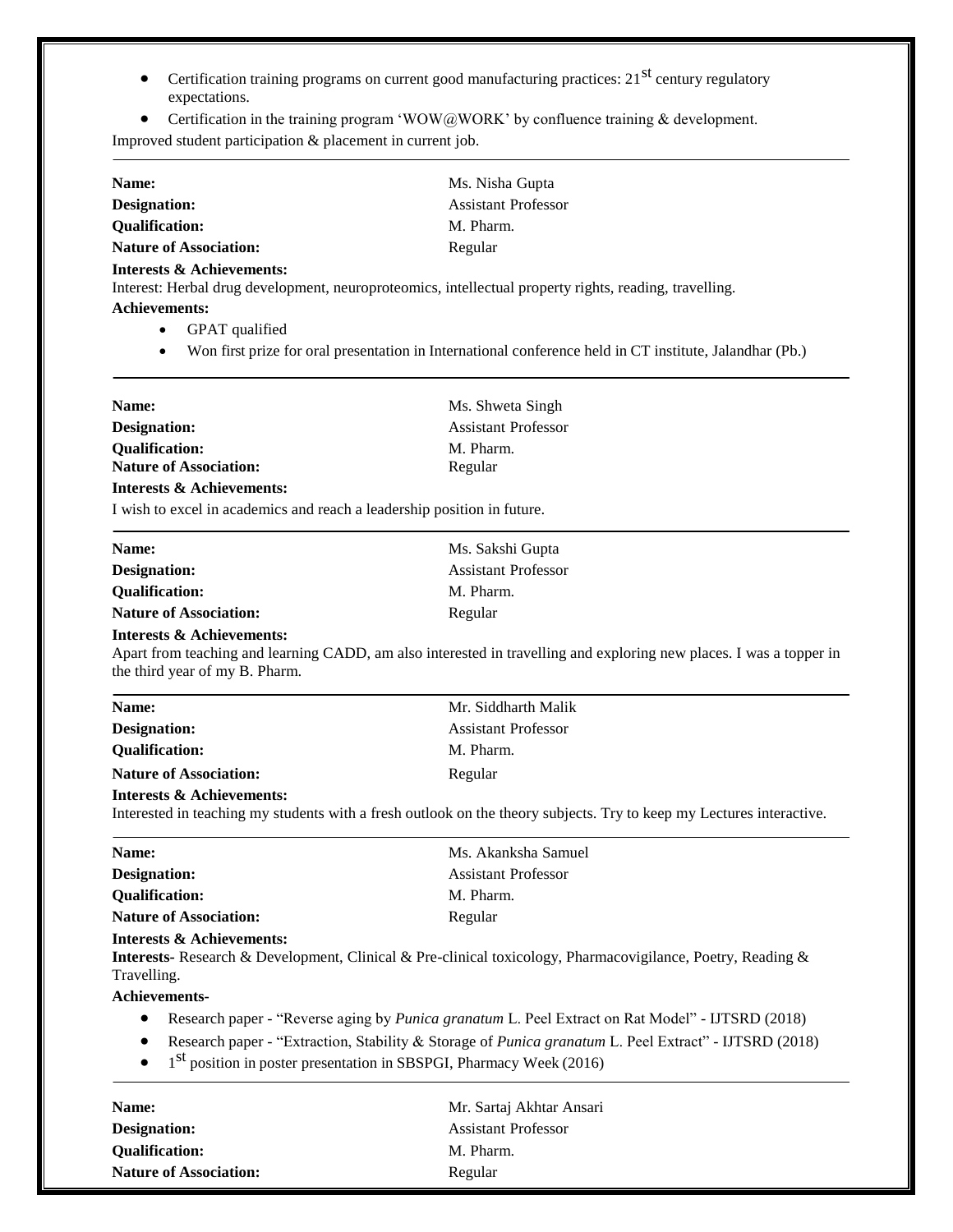# **Interests & Achievements:**

M.pharm (Pharmacognosy and Phytochemistry) with First Division from Jamia Hamdard in 2018.

- Area of Interest "Optimization of Extraction Process of Karanjin From Pongamia pinnata L. seeds by Response Surface Methodology & Development of its Topical Vesicular Drug Delivery System for Treatment of Acne vulgaris."
- Coordinator in Rx-Reloaded Health Camp-2018 held on 25th-27th February in Jamia Hamdard.
- Achieved Certificate of Appreciation in Recognition of Volunteer services provided to create awareness through participation in Polio rally organized by India National Polio Plus Committee of Rotary International" held on 28<sup>th</sup> October 2015.
- Have done 3 months Certificate course in "Computer Operations" and passed with First Division from Lal Bahadur Shastri Training Institute in 2015.
- Qualified in the UPSEE (Uttar Pradesh State Entrance Examination)-2011.
- Winner of the "Hand Writing Competition" at city level (Mysore).

| Name:                         | Mr. Jaydev Sharma   |
|-------------------------------|---------------------|
| <b>Designation:</b>           | Assistant Professor |
| <b>Oualification:</b>         | M. Pharm.           |
| <b>Nature of Association:</b> | Regular             |

## **Interests & Achievements:**

I want to develop curiosity in students about how a drug molecule acts in relation its structure and properties. SAR is my favorite topic of discussion with students.

| Name:                                                                                                                 | Mr. Mohit Kumar                                                                                   |  |
|-----------------------------------------------------------------------------------------------------------------------|---------------------------------------------------------------------------------------------------|--|
| <b>Designation:</b>                                                                                                   | <b>Assistant Professor</b>                                                                        |  |
| <b>Qualification:</b>                                                                                                 | M. Pharm.                                                                                         |  |
| <b>Nature of Association:</b>                                                                                         | Regular                                                                                           |  |
| <b>Interests &amp; Achievements:</b>                                                                                  |                                                                                                   |  |
| Teaching and research are my core areas of interest.                                                                  |                                                                                                   |  |
| Name:                                                                                                                 | Mr. Kanishk Luhach                                                                                |  |
| <b>Designation:</b>                                                                                                   | <b>Assistant Professor</b>                                                                        |  |
| <b>Qualification:</b>                                                                                                 | M. Pharm.                                                                                         |  |
| <b>Nature of Association:</b>                                                                                         | Regular                                                                                           |  |
| <b>Interests &amp; Achievements:</b>                                                                                  |                                                                                                   |  |
| Teaching and research are my core areas of interest.                                                                  |                                                                                                   |  |
| Name:                                                                                                                 | Ms. Neelam Chauhan                                                                                |  |
| <b>Designation:</b>                                                                                                   | <b>Assistant Professor</b>                                                                        |  |
| <b>Qualification:</b>                                                                                                 | M. Pharm.                                                                                         |  |
| <b>Nature of Association:</b>                                                                                         | Regular                                                                                           |  |
| <b>Interests &amp; Achievements:</b>                                                                                  |                                                                                                   |  |
| Name:                                                                                                                 | Ms. Diksha Gaba                                                                                   |  |
| <b>Designation:</b>                                                                                                   | <b>Assistant Professor</b>                                                                        |  |
| <b>Qualification:</b>                                                                                                 | M. Pharm.                                                                                         |  |
| <b>Nature of Association:</b>                                                                                         | Regular                                                                                           |  |
| <b>Interests &amp; Achievements:</b>                                                                                  |                                                                                                   |  |
| <b>Interests-</b> Research & Development, Regulatory Affairs, Pharmacovigilance, Travelling.                          |                                                                                                   |  |
| Achievements-                                                                                                         |                                                                                                   |  |
| GPAT (Graduate Pharmacy Aptitude Test) qualified with All India Rank 506                                              |                                                                                                   |  |
|                                                                                                                       | AICTE Scholarship for pursuing masters from MHRD (Govt. of India) for the academic year 2013-2015 |  |
| Central Sector Scheme of Scholarship for College and University Students from MHRD for the academic year<br>2009-2013 |                                                                                                   |  |

▪ Certificate of Appreciation from Yogesh Tripathi (Wing Commander) for contribution in 19th Commonwealth Games, Delhi, 2010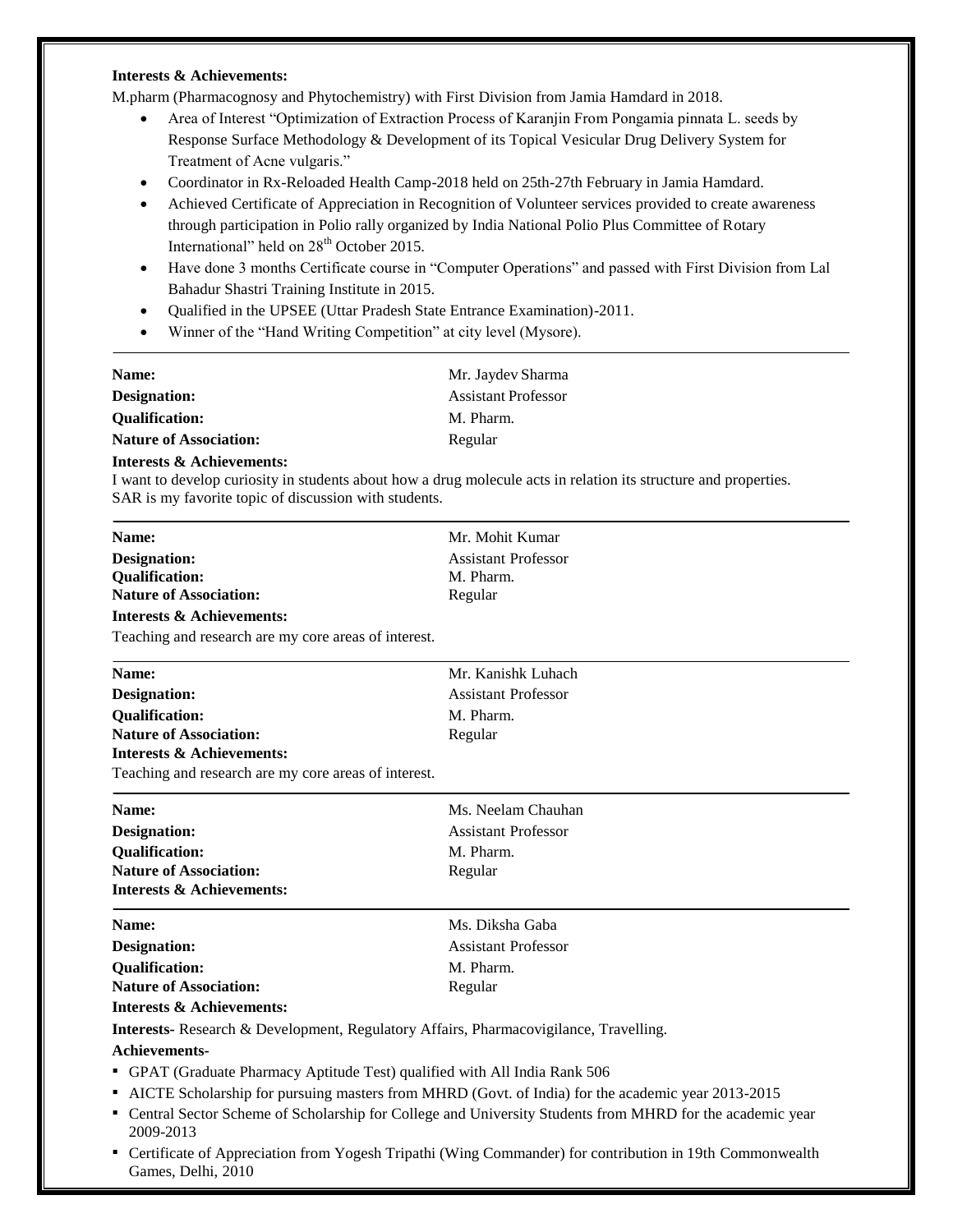| Name:                                 | Ms. Shailja Sharma         |
|---------------------------------------|----------------------------|
| Designation:                          | <b>Assistant Professor</b> |
| <b>Oualification:</b>                 | M. Pharm.                  |
| <b>Nature of Association:</b>         | Regular                    |
| $In this work of Q, A abisomorphism.$ |                            |

### **Interests & Achievements:**

**Interests:-** Pharmacovigilance, Research and Development. Quality Assurance, Drug Regulatory affairs, Scientific writing, Painting

**Achievements:-**

- 100% pass result in Organic Chemistry B.Pharm, received award from Ram-Eesh Director in 2013.
- Winner of "BEST TEACHER AWARD" in 2012 & 2013.
- Secured 1st Position in M.Pharm 1st Year in NIMS University. Won First Prize in Poster presentation in NIMS University in 2009 Won Third Prize in Pharma Quiz in S.R.M.S. in year 2005.

| Name:                                | Ms. Kirti Kaushal          |
|--------------------------------------|----------------------------|
| Designation:                         | <b>Assistant Professor</b> |
| <b>Oualification:</b>                | M. Pharm.                  |
| <b>Nature of Association:</b>        | Regular                    |
| <b>Interests &amp; Achievements:</b> |                            |

GPAT Qualified in 2017, M.pharm (Pharmacognosy and Phytochemistry) with First Division from Jamia Hamdard in 2019. She participated in various National and International Conferences and workshops. Her areas of interests are Isolation and characterization of compounds from herbal drugs and Phytochemical screening along with Research and Development.

| Name:                                | Ms. Renuka Sharma          |
|--------------------------------------|----------------------------|
| Designation:                         | <b>Assistant Professor</b> |
| <b>Oualification:</b>                | M. Pharm.                  |
| <b>Nature of Association:</b>        | Regular                    |
| <b>Interests &amp; Achievements:</b> |                            |

She was the topper of the College at Lloyd securing above 83 percentile in Bachelor's 2012-16 batch. She won first prize in poster presentation at the National Pharmacy Day in 2015. She is freshly joined in academic after two years of corporate exposure, currently working on Quality Assurance Research works and projects, attended various national and international conferences, seminars and one day workshops. She attended XIIIth QIP Faculty Development Program at DIPSAR. She is also a member of Cultural Club at Lloyd. She is passionate about teaching and loves to read novels and watching movies.

| Mr. Mohd. Saad Khan |
|---------------------|
| Assistant professor |
| M. Pharm.           |
| Regular             |
|                     |
|                     |

Completed his M. Pharm in **Pharmacology** from Jamia Hamdard. He is experienced in production development and has good command in Adverse Drug Reaction Monitoring. He participated in various National and International Conferences and workshops. He has keen interest in Intellectual Property Rights and Research and Development in the pharmacology.

| Name:                                | Mr. Sagar Maurya           |  |
|--------------------------------------|----------------------------|--|
| <b>Designation:</b>                  | <b>Assistant Professor</b> |  |
| <b>Qualification:</b>                | M. Pharm.                  |  |
| <b>Nature of Association:</b>        | Regular                    |  |
| <b>Interests &amp; Achievements:</b> |                            |  |
| Name:                                | Ms. Sakshi Minocha         |  |
| Designation:                         | <b>Assistant Professor</b> |  |
| <b>Qualification:</b>                | M. Pharm.                  |  |
| <b>Nature of Association:</b>        | Regular                    |  |
| <b>Interests &amp; Achievements:</b> |                            |  |